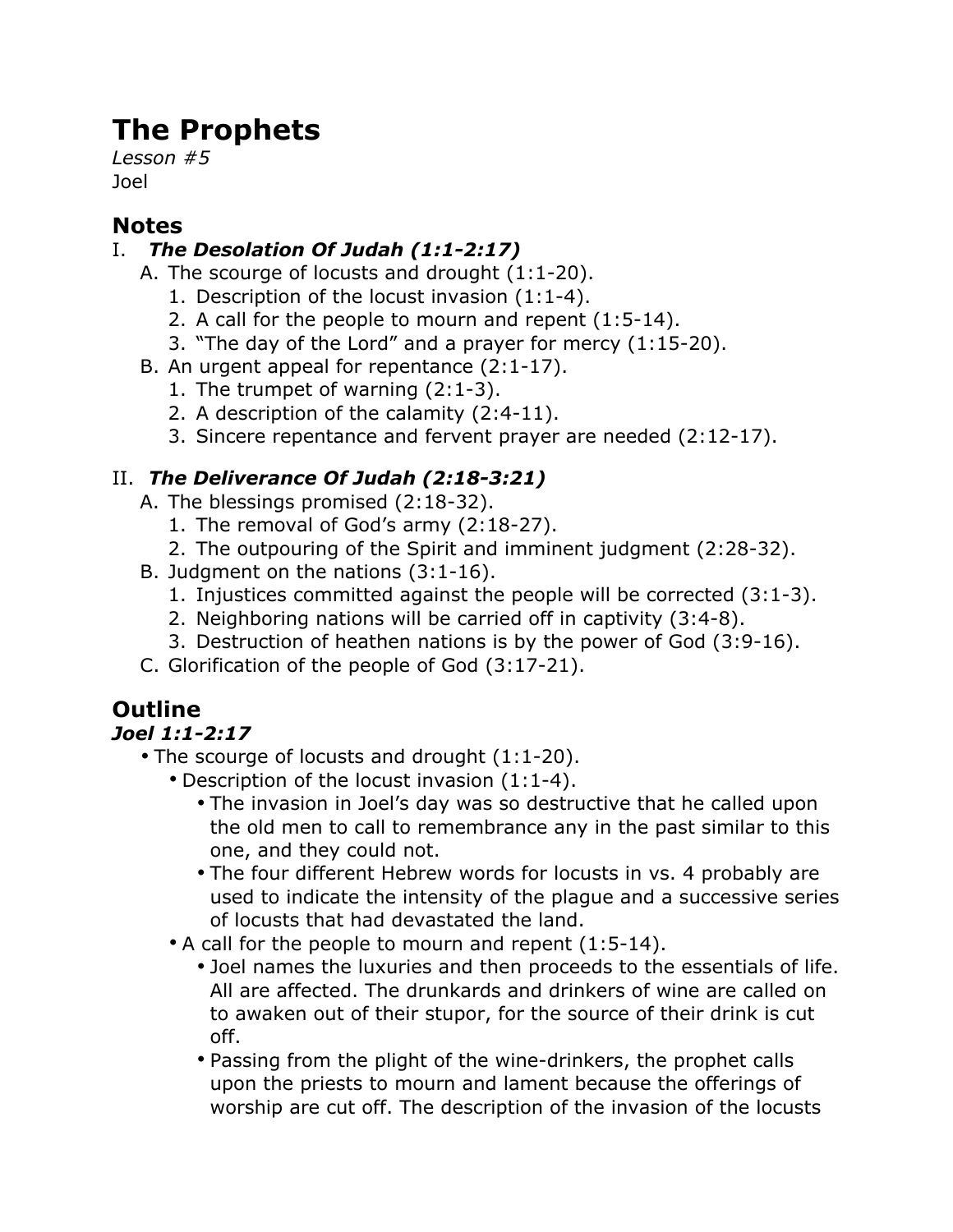and the devastation of the land is followed by a call to repentance and fasting before the Lord.

- The priests should be the most concerned of all the people because of their relation to the altar of God and to the people. This expression of humility before God should be accompanied with a solemn fast.
- "The day of the Lord" and a prayer for mercy (1:15-20).
	- Usually when the term "Almighty" is used, it is indicative of the mighty power of God. The judgment upon the world of the wicked is executed by His own omnipotence and controlling providence.
	- The locust plague was a dire warning that the Lord's judgment of Judah was imminent. That day of the Lord was not to be one of vindication for Israel but was to signal its demise (cf. Amos 5:16-20). Not only was the day imminent, it was certain.
	- The need for penitence and prayer ought to have been obvious from the terrible conditions. Their food had been cut off so that there could be no feasts or offerings of gladness. Worst of all, this had affected the worship in the house of "our God." The physical world too was a shambles.
	- In his cry to God the prophet acknowledges there was not at that time any other to whom one can turn in hours such as this. In utter helplessness and in the consciousness of his need for divine help, he cries to God.
- An urgent appeal for repentance (2:1-17).
	- The trumpet of warning (2:1-3).
		- The first warning and summons to look to God is followed by a more urgent warning and call to repentance.
		- With the suddenness of dawn spreading over the mountains, a mighty army has appeared, which cast its shadow over the entire face of the land.
		- The devouring fire before and after probably refers to the locusts themselves. One group would be followed by another.
	- A description of the calamity (2:4-11).
		- Joel describes the scene in vivid and flashing language. The sinking heart, the anguished expressions and the blood-drained faces express something of the terror that took hold of the people as they stood helplessly beholding the ruin of their land.
		- Joel sees this horde of locusts as the army of God, directed by Him and executing His will in carrying out His divine judgment, His righteous indignation against a people who apparently had turned to ungodliness and wickedness.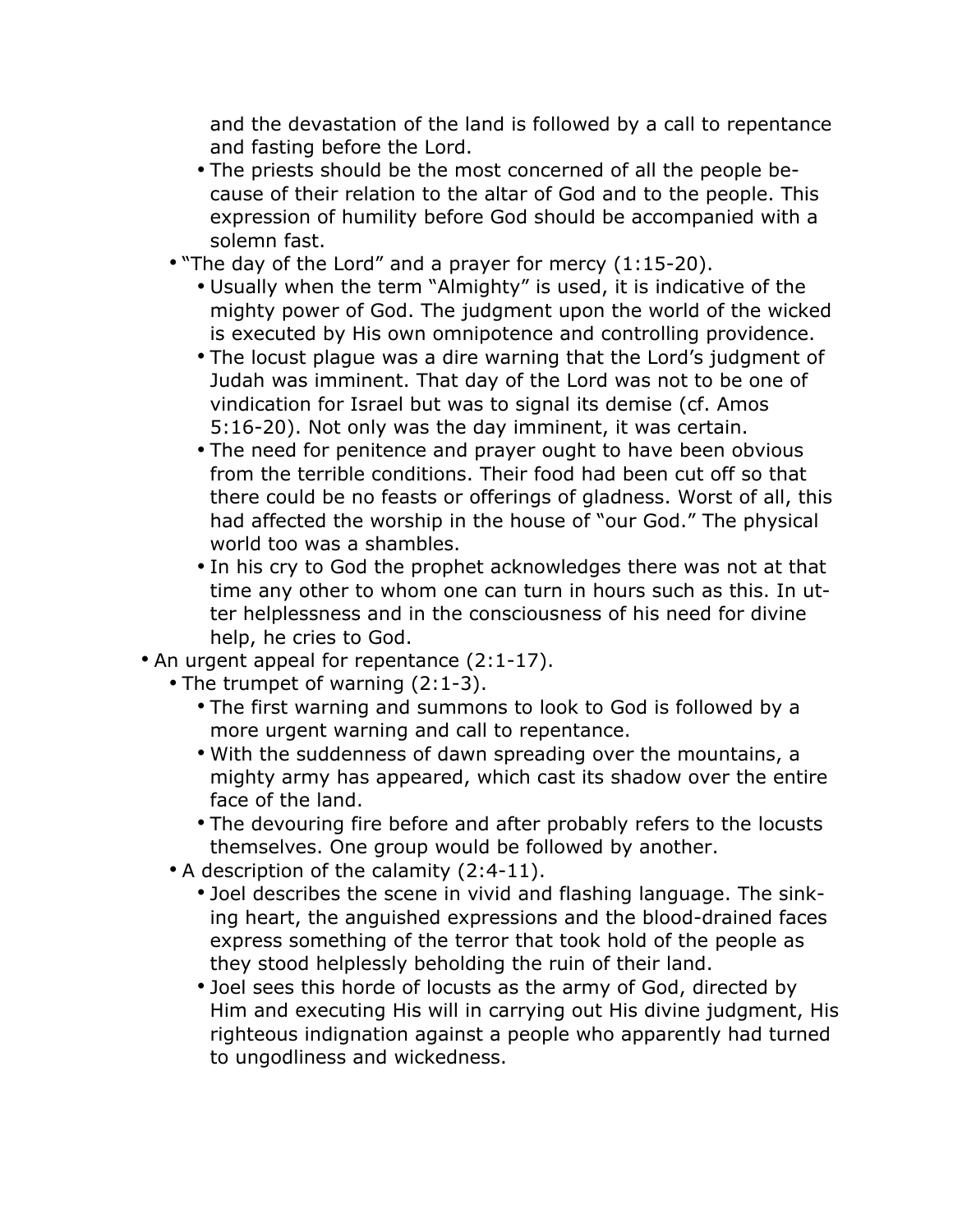- Sincere repentance and fervent prayer are needed (2:12-17).
	- In spite of the terrible judgment and destruction caused by the locusts, it is not too late. If the people will turn to God with a heart of genuine penitence, fasting, rending the heart and not the garments, God will be merciful.
	- Their repentance would cause God to pour out a blessing instead of judgment. Their change of heart should be demonstrated by an assembly of the people and a fervent call upon God.

#### *Joel 2:18-3:21*

- The blessings promised (2:18-32).
	- The removal of God's army (2:18-27).
		- It is implied that the people responded to God's call by repenting and calling upon Him. Touched by the change, He was "jealous for his land."
		- Joel pictured the complete and total destruction of the invaders. The rotting insects in such immense quantities would cause a terrible stench to fill the air.
		- The people are called upon to rejoice as before they had been called upon to weep and mourn.
		- The locusts had been graciously used by God to turn the people to Him, to be followed by His wonderful outpouring of material plenty.
	- The outpouring of the Spirit and imminent judgment (2:28-32).
		- As the driving out of the locusts and the outpouring of the abundance of rain would bring forth material blessings and plenty, so now would the outpouring of the Spirit and the judgment upon the ungodly would bring forth a spiritual harvest.
		- The specific fulfillment is declared by Peter to have been on Pentecost following the resurrection of Jesus (Acts 2:16-21). It is evident from Acts 2 that only the apostles received the outpouring of the Spirit on that occasion.
		- Prophesying stands for the whole of teaching by inspiration of the Spirit. Visions and dreams indicate two forms of revelation by which God would make Himself known to the prophet (Numbers 12:6).
		- The outpouring of the Spirit and His work for the redemption and salvation of man would result in judgment on those who rejected His message. However, in the midst of His judgments, God always provided a means of escape. The terms "mount Zion" and "Jerusalem" are used to indicate the spiritual dwelling place of God among His people.